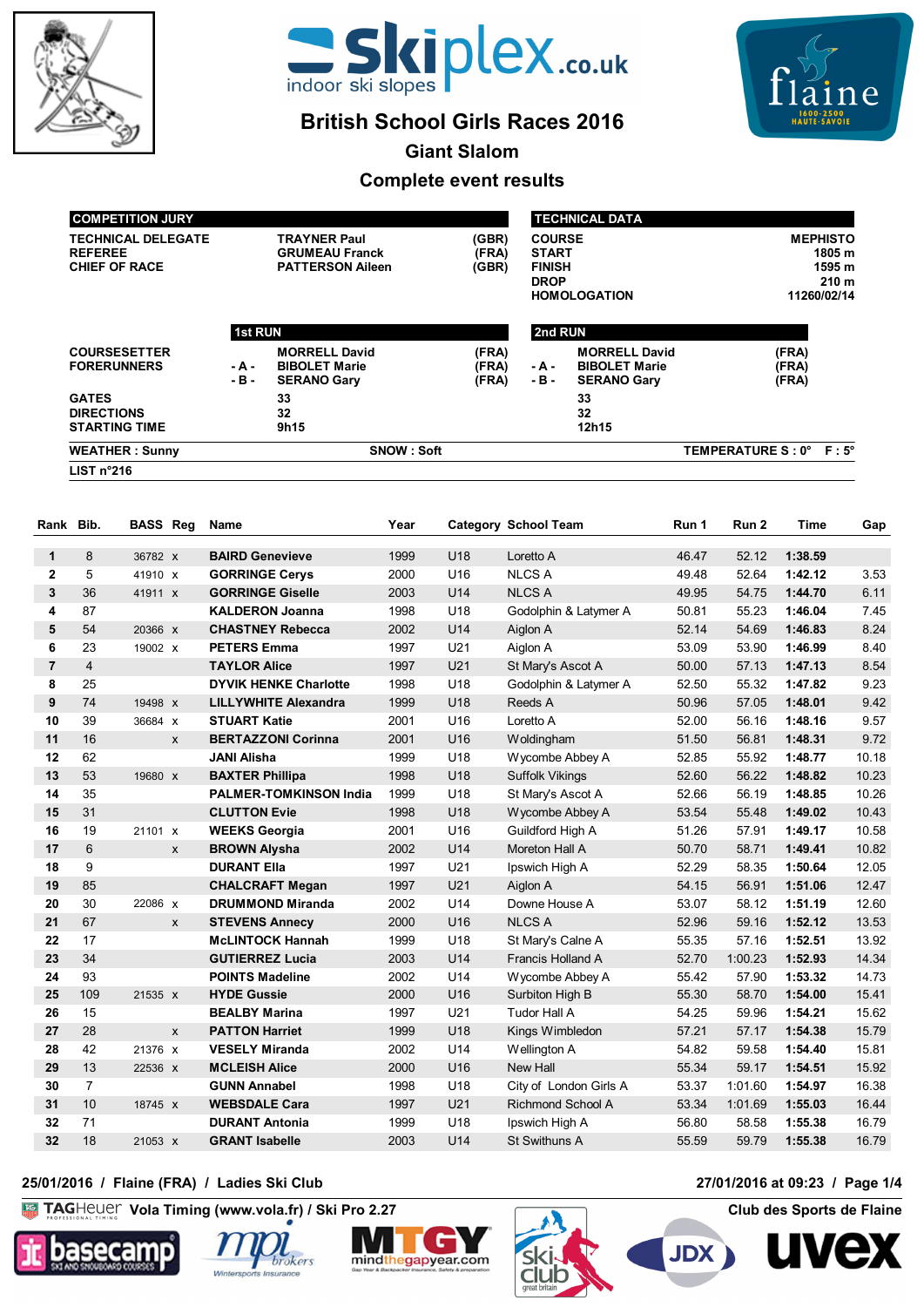### **British School Girls Races 2016 Giant Slalom Complete event results**

| Rank | Bib.         | <b>BASS Reg</b> |   | Name                         | Year |     | <b>Category School Team</b> | Run 1   | Run 2   | Time    | Gap   |
|------|--------------|-----------------|---|------------------------------|------|-----|-----------------------------|---------|---------|---------|-------|
|      |              |                 |   |                              |      |     |                             |         |         |         |       |
| 34   | 27           |                 |   | <b>MEYLER Anna</b>           | 1999 | U18 | Surbiton High A             | 56.87   | 58.81   | 1:55.68 | 17.09 |
| 35   | 22           | 19235 X         |   | <b>ROYAL Natasha</b>         | 1999 | U18 | Suffolk Vikings             | 55.00   | 1:00.95 | 1:55.95 | 17.36 |
| 36   | 70           | 36685 X         |   | <b>STUART Lexy</b>           | 1998 | U18 | Loretto A                   | 56.39   | 1:00.39 | 1:56.78 | 18.19 |
| 37   | 58           |                 | x | <b>KAHVE Lucy</b>            | 1998 | U18 | Surbiton High A             | 58.14   | 59.00   | 1:57.14 | 18.55 |
| 38   | 92           |                 |   | <b>HALESTRAP Storm</b>       | 2001 | U16 | Downe House A               | 56.59   | 1:00.58 | 1:57.17 | 18.58 |
| 39   | 21           |                 |   | <b>NAIRNE Anastasia</b>      | 2000 | U16 | Glenalmond                  | 56.11   | 1:01.16 | 1:57.27 | 18.68 |
| 40   | 107          |                 |   | <b>CHALCRAFT Elise</b>       | 1997 | U21 | Aiglon B                    | 57.06   | 1:00.25 | 1:57.31 | 18.72 |
| 41   | 26           |                 |   | <b>LEUNG Binia Ella</b>      | 2003 | U14 | Cheltenham A                | 57.68   | 1:00.25 | 1:57.93 | 19.34 |
| 42   | 37           |                 | X | <b>BROWN Charlotte</b>       | 2003 | U14 | Moreton Hall A              | 55.75   | 1:02.28 | 1:58.03 | 19.44 |
| 43   | 32           |                 |   | <b>FREEMAN Emily</b>         | 2000 | U16 | Cranbrook                   | 55.82   | 1:02.82 | 1:58.64 | 20.05 |
| 44   | 112          | 36834 X         |   | <b>STUART Holly</b>          | 2003 | U14 | Loretto B                   | 58.89   | 59.83   | 1:58.72 | 20.13 |
| 45   | 49           |                 | x | <b>WALDRON Harriet</b>       | 2000 | U16 | St Swithuns A               | 56.97   | 1:02.54 | 1:59.51 | 20.92 |
| 46   | 11           | 21368 X         |   | <b>VESELY Cordelia</b>       | 1999 | U18 | <b>Wellington A</b>         | 56.94   | 1:02.66 | 1:59.60 | 21.01 |
| 47   | 100          |                 |   | <b>COLEGRAVE India</b>       | 2000 | U16 | Godolphin & Latymer B       | 57.19   | 1:02.55 | 1:59.74 | 21.15 |
| 48   | 45           |                 |   | <b>MOORE Poppy</b>           | 1999 | U18 | Stowe                       | 57.62   | 1:02.30 | 1:59.92 | 21.33 |
| 49   | 41           |                 |   | <b>COLE Mia</b>              | 1999 | U18 | Richmond School A           | 57.76   | 1:02.32 | 2:00.08 | 21.49 |
| 50   | 96           |                 |   | <b>GRACE Georgina</b>        | 2001 | U16 | Moreton Hall B              | 56.58   | 1:03.71 | 2:00.29 | 21.70 |
| 51   | 33           |                 |   | <b>HAURIE-MOSS Catherine</b> | 2002 | U14 |                             | 57.49   | 1:02.88 | 2:00.37 | 21.78 |
| 52   | 104          |                 | X | <b>MALUGIN Anastasia</b>     | 2003 | U14 | <b>NLCS B</b>               | 57.42   | 1:03.21 | 2:00.63 | 22.04 |
| 53   | 80           |                 |   | <b>BODEN Stella</b>          | 2000 | U16 | St Swithuns A               | 57.08   | 1:03.63 | 2:00.71 | 22.12 |
| 54   | 63           |                 |   | <b>FREEMAN Alice</b>         | 1998 | U18 | Cranbrook                   | 57.44   | 1:03.30 | 2:00.74 | 22.15 |
| 55   | 84           | 22515 x         |   | <b>SHELLEY Annie</b>         | 2003 | U14 | <b>Suffolk Vikings</b>      | 59.06   | 1:02.06 | 2:01.12 | 22.53 |
| 56   | 65           |                 |   | <b>HARRISON Annabelle</b>    | 2000 | U16 | Francis Holland A           | 55.91   | 1:05.25 | 2:01.16 | 22.57 |
| 57   | 111          |                 |   | <b>HENDERSON Cordelia</b>    | 2001 | U16 | St Mary's Ascot B           | 59.39   | 1:02.35 | 2:01.74 | 23.15 |
| 58   | 29           |                 |   | <b>KEEN Cosima</b>           | 1999 | U18 | Millfield                   | 58.19   | 1:03.56 | 2:01.75 | 23.16 |
| 59   | 105          |                 |   | <b>FOREMAN Katie</b>         | 2003 | U14 | Wycombe Abbey B             | 58.59   | 1:03.24 | 2:01.83 | 23.24 |
| 60   | 124          |                 | X | <b>STEVENS Lilyella</b>      | 2002 | U14 | <b>NLCS B</b>               | 57.56   | 1:04.40 | 2:01.96 | 23.37 |
| 61   | 133          |                 |   | <b>SMITH Lauren</b>          | 1999 | U18 | Reeds B                     | 58.33   | 1:03.70 | 2:02.03 | 23.44 |
| 62   | 14           |                 |   | <b>MAYNE Cecilia</b>         | 2002 | U14 | <b>Stowe</b>                | 58.67   | 1:03.73 | 2:02.40 | 23.81 |
| 63   | 77           | 23029 X         |   | <b>AGUSTSDOTTIR Maria</b>    | 2003 | U14 | Tudor Hall A                | 59.19   | 1:03.41 | 2:02.60 | 24.01 |
| 64   | 145          |                 |   | <b>McKIMM Lydia</b>          | 2003 | U14 | Wycombe Abbey B             | 57.59   | 1:05.13 | 2:02.72 | 24.13 |
| 65   | 149          | 22144 X         |   | <b>BREEN Kate</b>            | 2001 | U16 | Surbiton High B             | 1:00.24 | 1:02.59 | 2:02.83 | 24.24 |
| 66   | 138          | 21017 X         |   | <b>ELLIFF Alexa</b>          | 2003 | U14 | Ipswich High B              | 1:00.88 | 1:02.53 | 2:03.41 | 24.82 |
| 67   | 72           |                 |   | <b>WRIGHT Annabelle</b>      | 1998 | U18 | <b>Richmond School A</b>    | 1:00.09 | 1:03.52 | 2:03.61 | 25.02 |
| 68   | 134          |                 |   | <b>LEUNG Una</b>             | 2001 | U16 | Cheltenham B                | 1:00.12 | 1:03.68 | 2:03.80 | 25.21 |
| 69   | 153          | 20643 X         |   | <b>TREW Eleanor</b>          | 1999 | U18 | Reeds B                     | 1:01.49 | 1:02.37 | 2:03.86 | 25.27 |
| 70   | 40           |                 |   | <b>LEVENE Grace</b>          | 2001 | U16 | Ipswich High A              | 1:00.09 | 1:03.79 | 2:03.88 | 25.29 |
| 71   | 59           |                 |   | <b>MAZZIER Pheobe</b>        | 1999 | U18 | Kings Wimbledon             | 1:00.15 | 1:03.77 | 2:03.92 | 25.33 |
| 72   | 90           |                 |   | <b>JACKSON Molly</b>         | 1999 | U18 | Kings Wimbledon             | 59.38   | 1:05.32 | 2:04.70 | 26.11 |
| 73   | 66           |                 |   | <b>JABRE Gabrielle</b>       | 1998 | U18 | St Mary's Ascot A           | 1:00.05 | 1:05.56 | 2:05.61 | 27.02 |
| 74   | 129          | 20789 X         |   | <b>HINTON Georgina</b>       | 2001 | U16 | Surbiton High B             | 58.34   | 1:07.65 | 2:05.99 | 27.40 |
| 75   | 68           |                 |   | <b>GRACE Serena</b>          | 1999 | U18 | Moreton Hall A              | 59.36   | 1:07.10 | 2:06.46 | 27.87 |
| 76   | 122          |                 |   | <b>HALESTRAP Lulu</b>        | 2003 | U14 | Downe House B               | 1:01.52 | 1:06.13 | 2:07.65 | 29.06 |
| 77   | 46           |                 |   | <b>CARTER Jessica</b>        | 1999 | U18 | Tudor Hall A                | 1:01.37 | 1:07.68 | 2:09.05 | 30.46 |
| 78   | 99           |                 |   | <b>FLEMING Lorna</b>         | 2000 | U16 | Tudor Hall B                | 1:01.32 | 1:08.32 | 2:09.64 | 31.05 |
| 79   | 75           | 21925 X         |   | <b>MCLEISH Emily</b>         | 2003 | U14 | New Hall                    | 1:03.85 | 1:06.03 | 2:09.88 | 31.29 |
| 80   | 140          | 20842 x         |   | <b>CORRIGAN Caroline</b>     | 2002 | U14 | Godolphin & Latymer B       | 1:03.15 | 1:08.27 | 2:11.42 | 32.83 |
| 81   | $\mathbf{1}$ |                 |   | <b>HILLS Tara</b>            | 2002 | U14 | Cranbrook                   | 1:04.39 | 1:07.18 | 2:11.57 | 32.98 |
| 82   | 108          |                 |   | <b>VESTBIRK Marina</b>       | 1999 | U18 | St Mary's Calne B           | 1:03.60 | 1:07.98 | 2:11.58 | 32.99 |
| 83   | 152          |                 |   | <b>GARDINER Alexandra</b>    | 2000 | U16 | Loretto B                   | 1:04.18 | 1:07.72 | 2:11.90 | 33.31 |
| 84   | ${\bf 79}$   |                 |   | <b>BROWN Puddle Duck</b>     | 1999 | U18 | St Mary's Calne A           | 1:04.53 | 1:07.38 | 2:11.91 | 33.32 |
| 85   | 57           |                 |   | <b>McKELVIE Rosie</b>        | 2003 | U14 | Cheltenham A                | 1:04.52 | 1:07.98 | 2:12.50 | 33.91 |
| 86   | 44           | 23176 X         |   | <b>PARRY Meryn</b>           | 2000 | U16 | New Hall                    | 1:06.95 | 1:06.13 | 2:13.08 | 34.49 |
| 87   | 64           |                 |   | <b>LOOSLEY Eloise</b>        | 1998 | U18 |                             | 1:05.11 | 1:08.58 | 2:13.69 | 35.10 |
|      |              |                 |   |                              |      |     |                             |         |         |         |       |

**25/01/2016 / Flaine (FRA) / Ladies Ski Club 27/01/2016 at 09:23 / Page 2/4**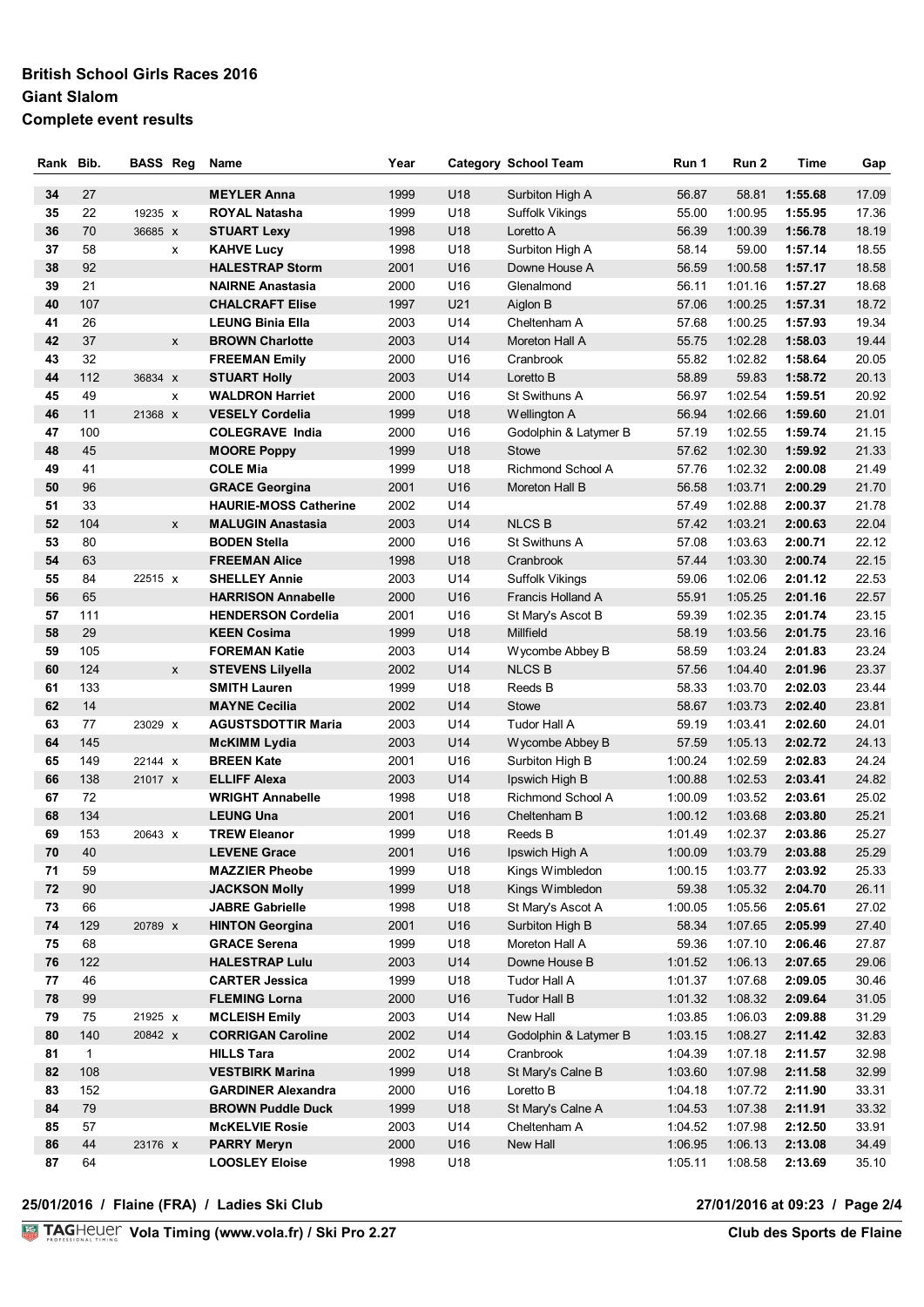### **British School Girls Races 2016 Giant Slalom Complete event results**

| Rank Bib. |     | <b>BASS Reg</b>             | Name                             | Year |     | Category School Team     | Run 1   | Run 2   | Time    | Gap     |
|-----------|-----|-----------------------------|----------------------------------|------|-----|--------------------------|---------|---------|---------|---------|
| 88        | 151 |                             | <b>GARRETT-COX Amelai</b>        | 2001 | U16 | St Mary's Ascot B        | 1:06.75 | 1:06.96 | 2:13.71 | 35.12   |
| 89        | 142 |                             | <b>REINL Anastasia</b>           | 1998 | U18 | Downe House B            | 1:06.87 | 1:07.09 | 2:13.96 | 35.37   |
| 90        | 38  | 22666 X                     | <b>DONALDSON Isabel</b>          | 1999 | U18 | City of London Girls A   | 1:03.94 | 1:10.16 | 2:14.10 | 35.51   |
| 91        | 83  |                             | <b>ANDERSON Georgina</b>         | 2002 | U14 | Glenalmond               | 1:03.96 | 1:10.23 | 2:14.19 | 35.60   |
| 92        | 116 |                             | <b>SPENCER Jessica</b>           | 1998 | U18 | Moreton Hall B           | 1:03.15 | 1:11.62 | 2:14.77 | 36.18   |
| 93        | 115 |                             | <b>TWINE Sophie</b>              | 2000 | U16 | Guildford High B         | 1:05.73 | 1:09.18 | 2:14.91 | 36.32   |
| 94        | 81  |                             | <b>HOSKING Livi</b>              | 2003 | U14 | Guildford High A         | 1:07.10 | 1:08.11 | 2:15.21 | 36.62   |
| 95        | 135 |                             | <b>RICKMAN Maggie</b>            | 2002 | U14 | Guildford High B         | 1:06.71 | 1:09.09 | 2:15.80 | 37.21   |
| 96        | 148 |                             | <b>LANE FOX Georgia</b>          | 2000 | U16 | St Mary's Calne B        | 1:05.72 | 1:10.58 | 2:16.30 | 37.71   |
| 97        | 95  |                             | <b>HIGGO Annie</b>               | 1998 | U18 | Guildford High B         | 1:05.22 | 1:11.36 | 2:16.58 | 37.99   |
| 98        | 82  |                             | <b>SAMENGO-TURNER Minna</b>      | 2001 | U16 | Heathfield               | 1:06.58 | 1:10.49 | 2:17.07 | 38.48   |
| 99        | 126 |                             | <b>HENNIKER-GOTLEY Francesca</b> | 2000 | U16 | Francis Holland B        | 1:06.48 | 1:10.96 | 2:17.44 | 38.85   |
| 100       | 94  |                             | <b>ROSENFELD Lily</b>            | 2002 | U14 | Cheltenham B             | 1:05.13 | 1:12.48 | 2:17.61 | 39.02   |
| 101       | 150 |                             | <b>IRONSIDE Alex</b>             | 2001 | U16 | St Swithuns B            | 1:06.83 | 1:10.99 | 2:17.82 | 39.23   |
| 102       | 98  |                             | <b>SHELLEY Madeline</b>          | 2002 | U14 | Ipswich High B           | 1:07.49 | 1:10.57 | 2:18.06 | 39.47   |
| 103       | 130 |                             | <b>CALDER Alice</b>              | 2001 | U16 | St Swithuns B            | 1:09.05 | 1:09.90 | 2:18.95 | 40.36   |
| 104       | 131 |                             | <b>JULIUS Stefanella</b>         | 2000 | U16 | St Mary's Ascot B        | 1:08.41 | 1:11.24 | 2:19.65 | 41.06   |
| 105       | 119 |                             | <b>BELBIN Olivia</b>             | 1997 | U21 | <b>Tudor Hall B</b>      | 1:06.30 | 1:13.94 | 2:20.24 | 41.65   |
| 105       | 103 |                             | <b>BUSHELL Isabel</b>            | 2001 | U16 | <b>Richmond School B</b> | 1:07.20 | 1:13.04 | 2:20.24 | 41.65   |
| 107       | 121 |                             | <b>AVIS-WARD Lola</b>            | 2001 | U16 | City of London Girls B   | 1:06.92 | 1:15.72 | 2:22.64 | 44.05   |
| 108       | 60  |                             | <b>CHISTYAKOVA Kate</b>          | 1998 | U18 | Millfield                | 1:12.26 | 1:11.26 | 2:23.52 | 44.93   |
| 109       | 91  |                             | <b>ROUCH Rhiannon</b>            | 1999 | U18 | Millfield                | 1:11.27 | 1:13.49 | 2:24.76 | 46.17   |
| 110       | 128 |                             | <b>INNES Lily</b>                | 1998 | U18 | St Mary's Calne B        | 1:11.77 | 1:13.31 | 2:25.08 | 46.49   |
| 111       | 132 |                             | <b>BUCHANAN-SMITH Lucy</b>       | 2000 | U16 | Loretto B                | 1:11.65 | 1:14.25 | 2:25.90 | 47.31   |
| 112       | 97  |                             | <b>JAFREE Noor</b>               | 1999 | U18 |                          | 1:08.17 | 1:18.30 | 2:26.47 | 47.88   |
| 113       | 73  |                             | <b>GATHY Margaux</b>             | 2001 | U16 | Wellington A             | 1:11.90 | 1:17.52 | 2:29.42 | 50.83   |
| 114       | 101 |                             | <b>AVIS-WARD Daisy</b>           | 1999 | U18 | City of London Girls B   | 1:12.59 | 1:21.35 | 2:33.94 | 55.35   |
| 115       | 141 | 22304 X                     | <b>WILKINS Eleanor</b>           | 2000 | U16 | City of London Girls B   | 1:16.61 | 1:20.12 | 2:36.73 | 58.14   |
| 116       | 123 |                             | <b>DANGERFIELD Jodie</b>         | 2000 | U16 | Richmond School B        | 1:16.91 | 1:22.06 | 2:38.97 | 1:00.38 |
| 117       | 146 |                             | <b>BENNETT Amy</b>               | 2003 | U14 | Francis Holland B        | 1:18.19 | 1:20.88 | 2:39.07 | 1:00.48 |
| 118       | 47  |                             | <b>SPARSHOTT Sparkle</b>         | 2002 | U14 | Woldingham               | 1:14.21 | 1:25.12 | 2:39.33 | 1:00.74 |
| 119       | 136 |                             | <b>BURROUGHS Jemima</b>          | 1999 | U18 | Moreton Hall B           | 1:16.69 | 1:23.26 | 2:39.95 | 1:01.36 |
| 120       | 106 |                             | <b>BENNETT Heather</b>           | 2001 | U16 | Francis Holland B        | 1:17.99 | 1:22.49 | 2:40.48 | 1:01.89 |
| 121       | 143 |                             | <b>CARNEGIE-BROWN Katherine</b>  | 2001 | U16 | <b>Richmond School B</b> | 1:26.45 | 1:25.15 | 2:51.60 | 1:13.01 |
| 122       | 118 |                             | <b>WHYLOCK Josephine</b>         | 2002 | U14 | Ipswich High B           | 1:27.47 | 1:33.46 | 3:00.93 | 1:22.34 |
| 123       | 2   | Did Not Start - Run 1 (3)   | <b>WEBB Maisie</b>               | 2003 | U14 |                          | 1:44.89 | 1:48.43 | 3:33.32 | 1:54.73 |
|           | 24  | 20347 x                     | <b>BROWN Isobel</b>              | 1999 | U18 | Abbotsholme School       |         |         |         |         |
|           | 55  | X                           | <b>BROWN Jemima</b>              | 2001 | U16 | Abbotsholme School       |         |         |         |         |
|           | 86  | 20348 x                     | <b>BROWN Elektra</b>             | 2003 | U14 | Abbotsholme School       |         |         |         |         |
|           |     | Did Not Finish - Run 1 (15) |                                  |      |     |                          |         |         |         |         |
|           | 12  | 20352 X                     | <b>COLLEY Isabella</b>           | 1999 | U18 | Reeds A                  |         |         |         |         |
|           | 43  | 21530 x                     | <b>HUFF Sarah</b>                | 1999 | U18 | Reeds A                  |         |         |         |         |
|           | 50  | 21646 X                     | <b>SEBO Samantha</b>             | 1999 | U18 | Guildford High A         |         |         |         |         |
|           | 51  |                             | <b>TROMANS Alexandra</b>         | 2001 | U16 | Heathfield               |         |         |         |         |
|           | 56  |                             | <b>DYVIK HENKE Sophia</b>        | 2000 | U16 | Godolphin & Latymer A    |         |         |         |         |
|           | 61  | 23093 X                     | <b>NICOL Catherine</b>           | 2002 | U14 | Downe House A            |         | 59.71   |         |         |
|           | 69  |                             | <b>GORDON Rosa</b>               | 2002 | U14 | City of London Girls A   |         | 1:19.81 |         |         |
|           | 76  |                             | <b>LIVESEY Chloe</b>             | 2002 | U14 | Stowe                    |         |         |         |         |
|           | 89  | 21096 X                     | <b>VERNON Rebecca</b>            | 2002 | U14 | Surbiton High A          |         | 1:02.94 |         |         |
|           | 102 |                             | <b>BLACK Clementine</b>          | 2003 | U14 | Downe House B            |         | 59.29   |         |         |

**25/01/2016 / Flaine (FRA) / Ladies Ski Club 27/01/2016 at 09:23 / Page 3/4**

**Vola Timing (www.vola.fr) / Ski Pro 2.27 Club des Sports de Flaine**